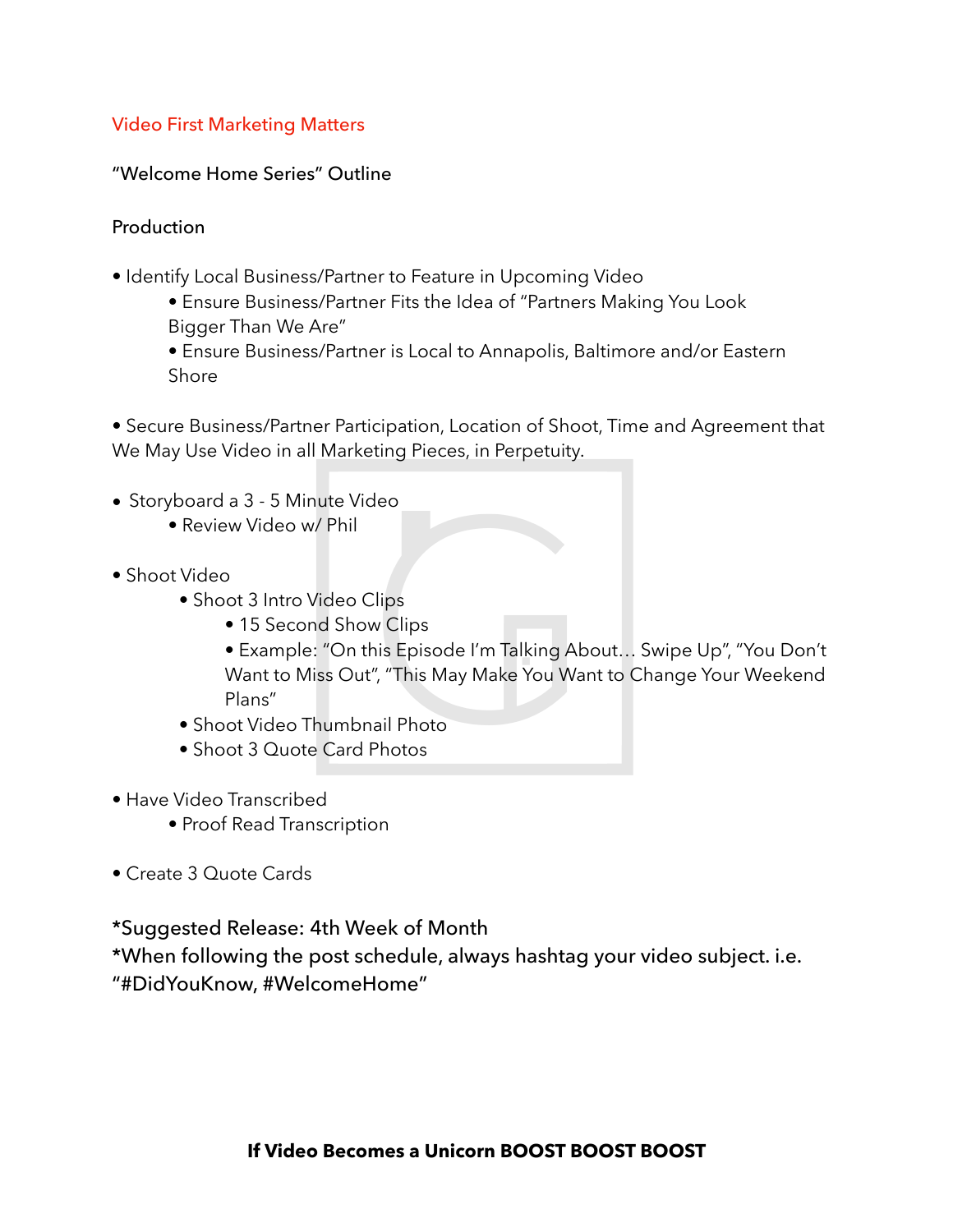"Did You Know" Outline

## **Production**

- Identify Video Topic
- Secure Location of Shoot & Time
- Storyboard a 1 3 Minute Video
	- Review Video w/ Phil
- Shoot Video
	- Shoot 3 Intro Video Clips
		- 15 Second Show Clips
		- Example: "On this Episode I'm Talking About… Swipe Up", "You Don't Want to Miss Out", "This May Make You Want to Change Your Weekend Plans"
	- Shoot Video Thumbnail Photo
	- Shoot 3 Quote Card Photos
- Have Video Transcribed
	- Proof Read Transcription
- Create 3 Quote Cards

\*Suggested Release: 2nd Week of Month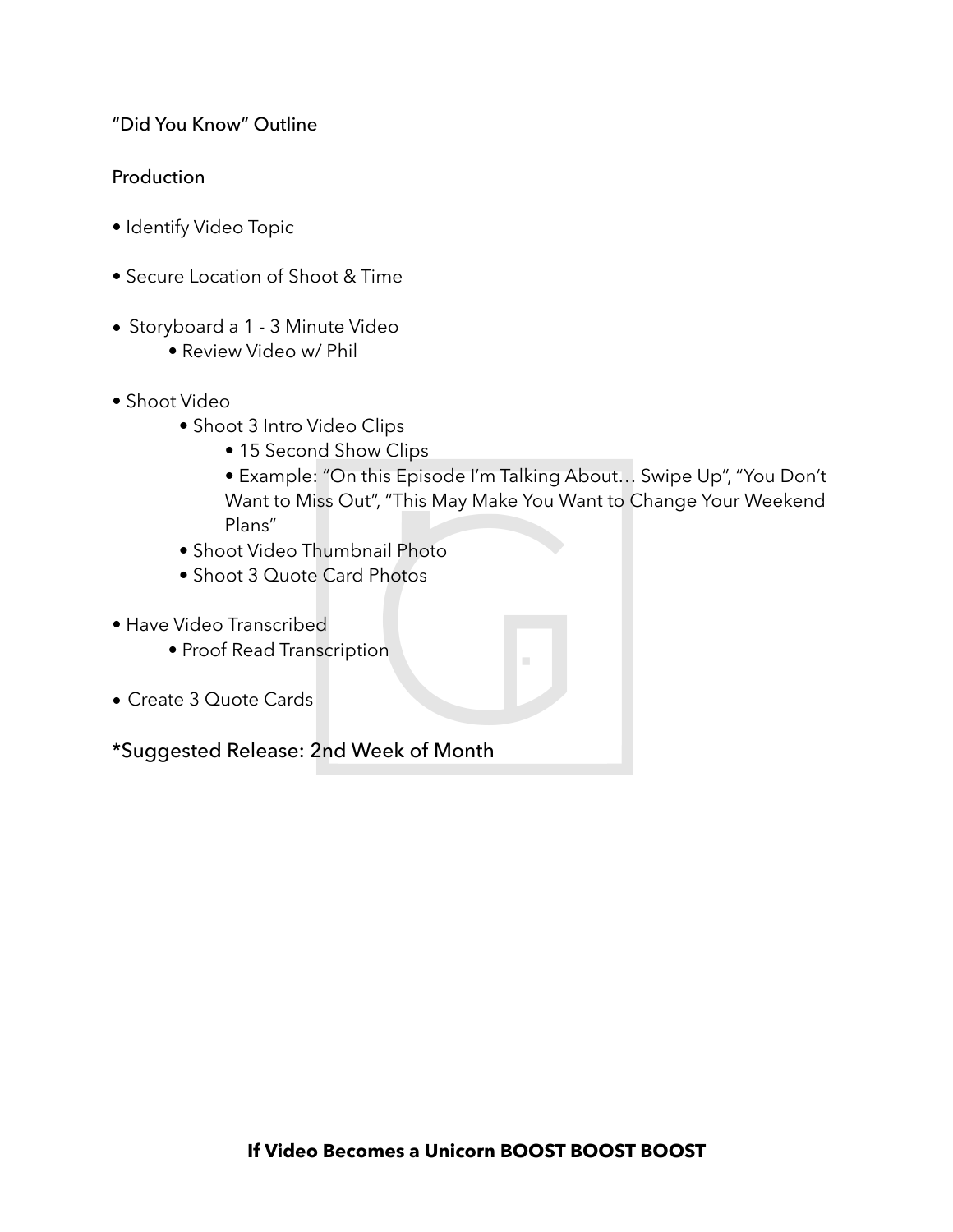#### Release Schedule

#### Monday

- 11AM Video Uploaded to Youtube
- Video Added to MDLuxuryRealEstate.com
- Transcription Added as Blog to MDLuxuryRealEstate.com
- Transcription Added as Blog to LinkedIn
- Transcription Added as Blog to Medium.com
- Schedule MailChimp Email and Facebook Post for 615AM, Tuesday
- Create ALL Story Posts For Instagram & Facebook For The Week

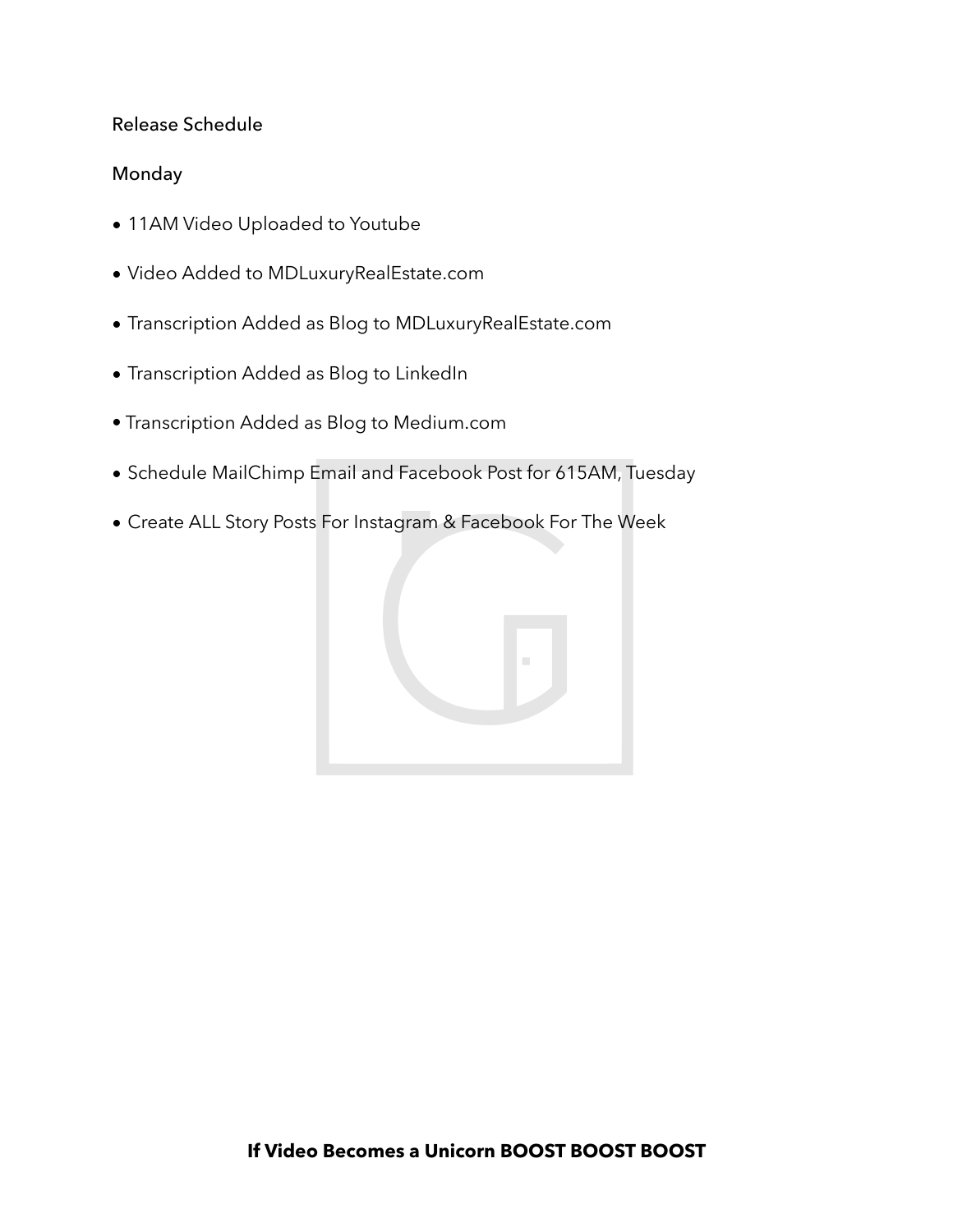## Tuesday

- MailChimp Promo Email Auto Sent 615AM
- Business Page Facebook Post Auto Posted 615AM
- Facebook Boost 11AM (\$20 Boost in a 10 mile Radius of Area)
	- Tag Video Participants
	- Share w/ All Relevant Groups \*Thumbnail cannot have a PLAY button
- Post Video to Phil's Personal Page 11AM
	- Tag Video All Team Members

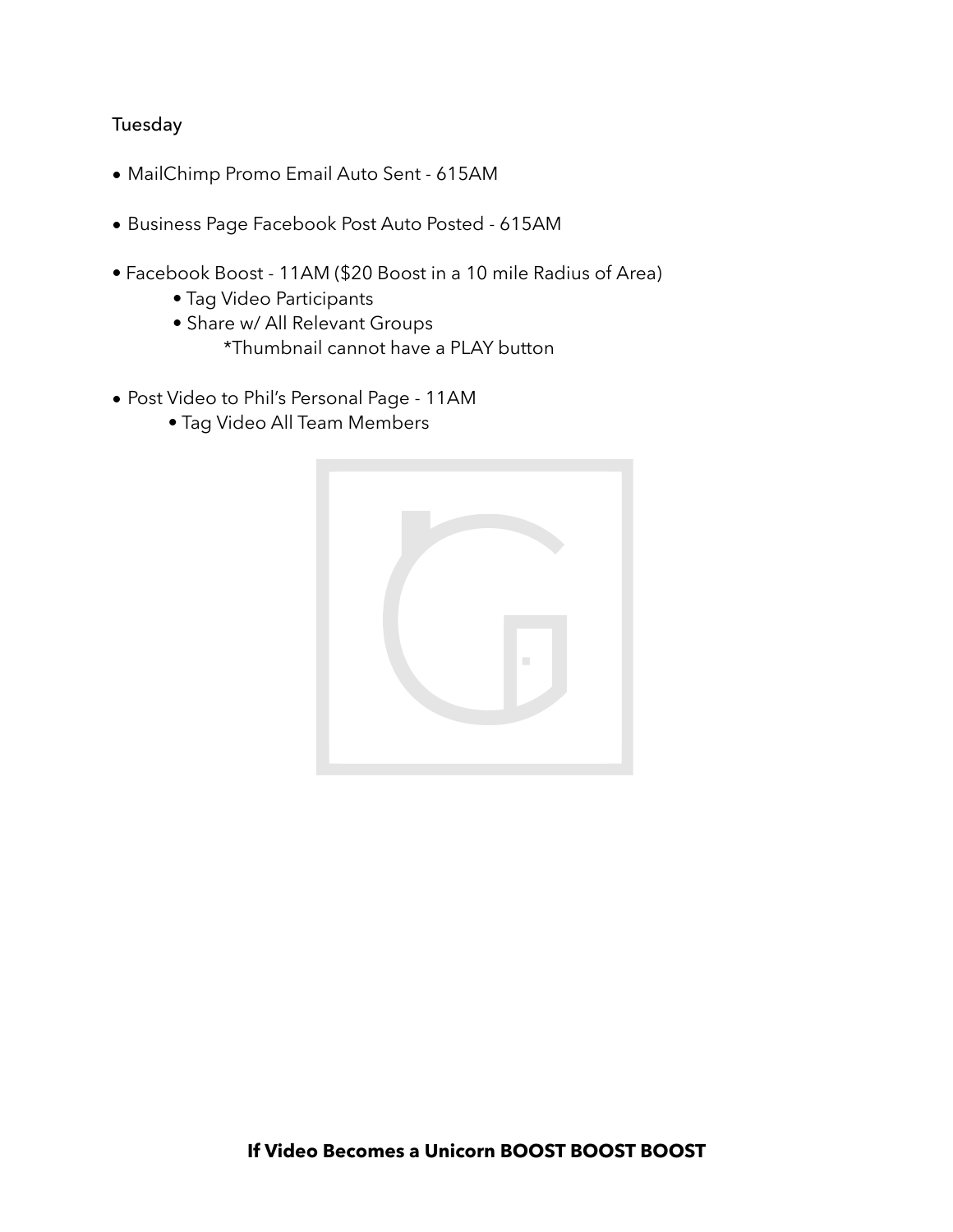#### Wednesday

#### Post Intro Video Clip #1 At 9AM

- IG Story
	- Regular format (no border)
	- "Quick! Turn Your Sound On!" (Above Video)
	- "Watch Now!" "Swipe Up!" (Below Video)
	- Add "#DidYouKnow"
	- Connect bit.ly Link to Story
- IG Wall
	- Regular Format (No Border)
	- "New Video! Don't Miss Out! Click The Link Now! bit.ly Link Also In Bio #DidYouKnow"
- Facebook Story
	- Create IG Story, Add Text, Save Video, Post to FB Story (Do Not Post to IG)
	- "New Video! Don't Miss Out! (Above Video)
	- Follow The Link! bit.ly Link" (Below Video)
	- DO NOT Share Story As A Post To Newsfeed!
- Facebook Personal Wall
	- "New Video! Don't Miss Out! Click The Link Now! bit.ly Link #DidYouKnow"
	- Tag All Team Members
- Facebook Business Page
	- "New Video! Don't Miss Out! Click The Link Now! bit.ly Link Make Sure You Like Our Page! #DidYouKnow"
- LinkedIn
	- "New Video! Don't Miss Out! Click The Link Now! bit.ly Link #DidYouKnow"
- Twitter
	- "New Video! Don't Miss Out! Click The Link Now! bit.ly Link #DidYouKnow"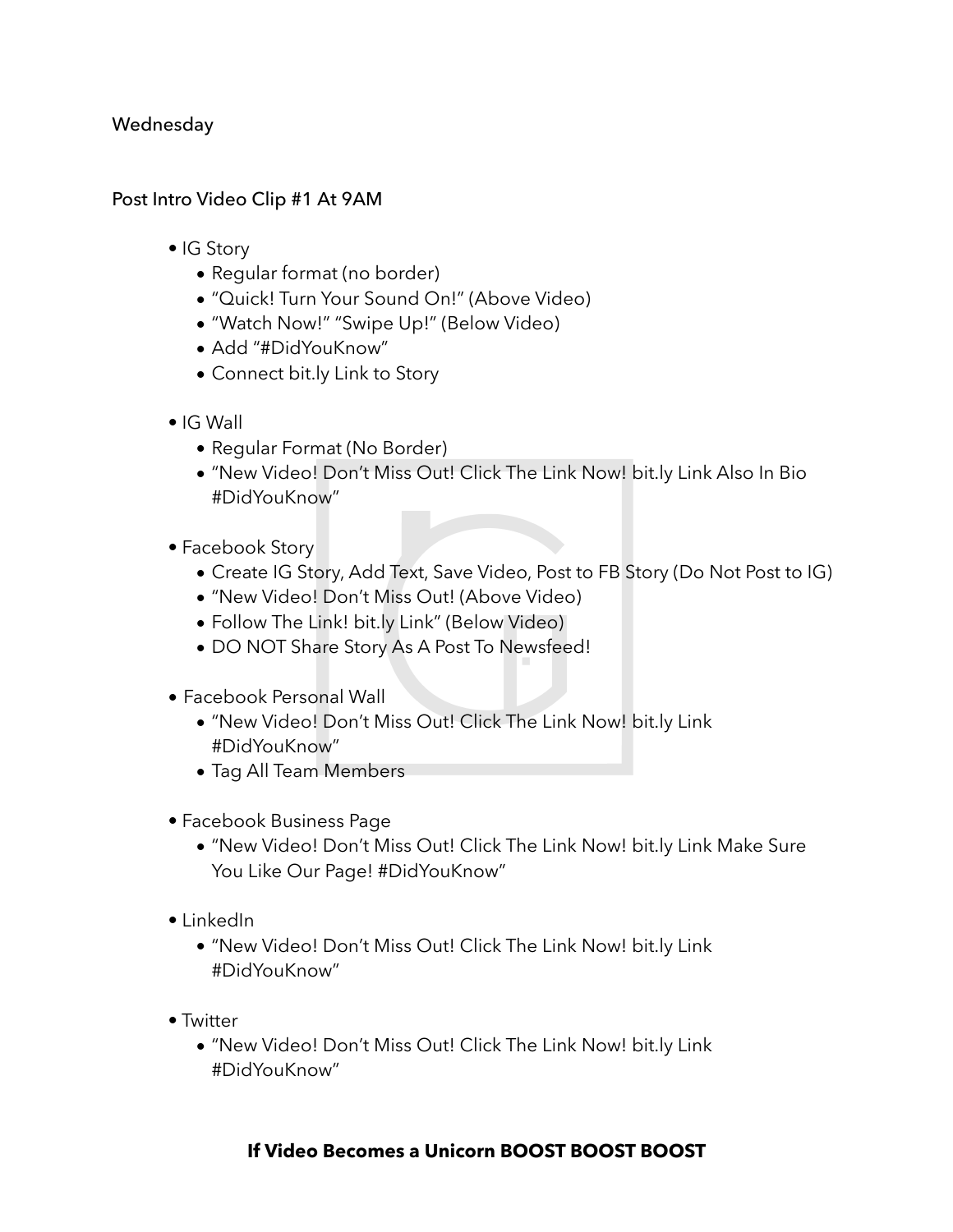#### Wednesday

#### Post Quote Card Photo #1 At 4PM

- IG Story
	- Regular format (No Border)
	- "Quick!" (Above Photo)
	- "Watch Now!" "Swipe Up!" (Below Photo)
	- Add "#DidYouKnow"
	- Connect bit.ly Link to Story
- IG Wall
	- Whitagram Photo (Frame, 15)
	- "New Video! Don't Miss Out! Click The Link Now! bit.ly Link Also In Bio! #DidYouKnow"
- Facebook Story
	- Create IG Story, Add Text, Save Video, Post to FB Story (Do Not Post to IG)

 $\mathcal{L}_{\mathcal{A}}$ 

- "New Video! Don't Miss Out! (Below Photo)
- Follow The Link! bit.ly Link" (Below Photo)
- DO NOT Share Story As A Post To Newsfeed!
- Facebook Personal Page
	- Regular Format (No Border)
	- "New Video! Don't Miss Out! Click The Link Now! bit.ly Link #DidYouKnow"
	- Tag All Team Members
- Facebook Business Page
	- Regular format (No Border)
	- "New Video! Don't Miss Out! Click The Link Now! bit.ly Link Make Sure You Like Our Page! #DidYouKnow"
- LinkedIn
	- Regular Format (No Border)
	- "New Video! Don't Miss Out! Click The Link Now! bit.ly Link #DidYouKnow"
- Twitter
	- Regular Format (No Border)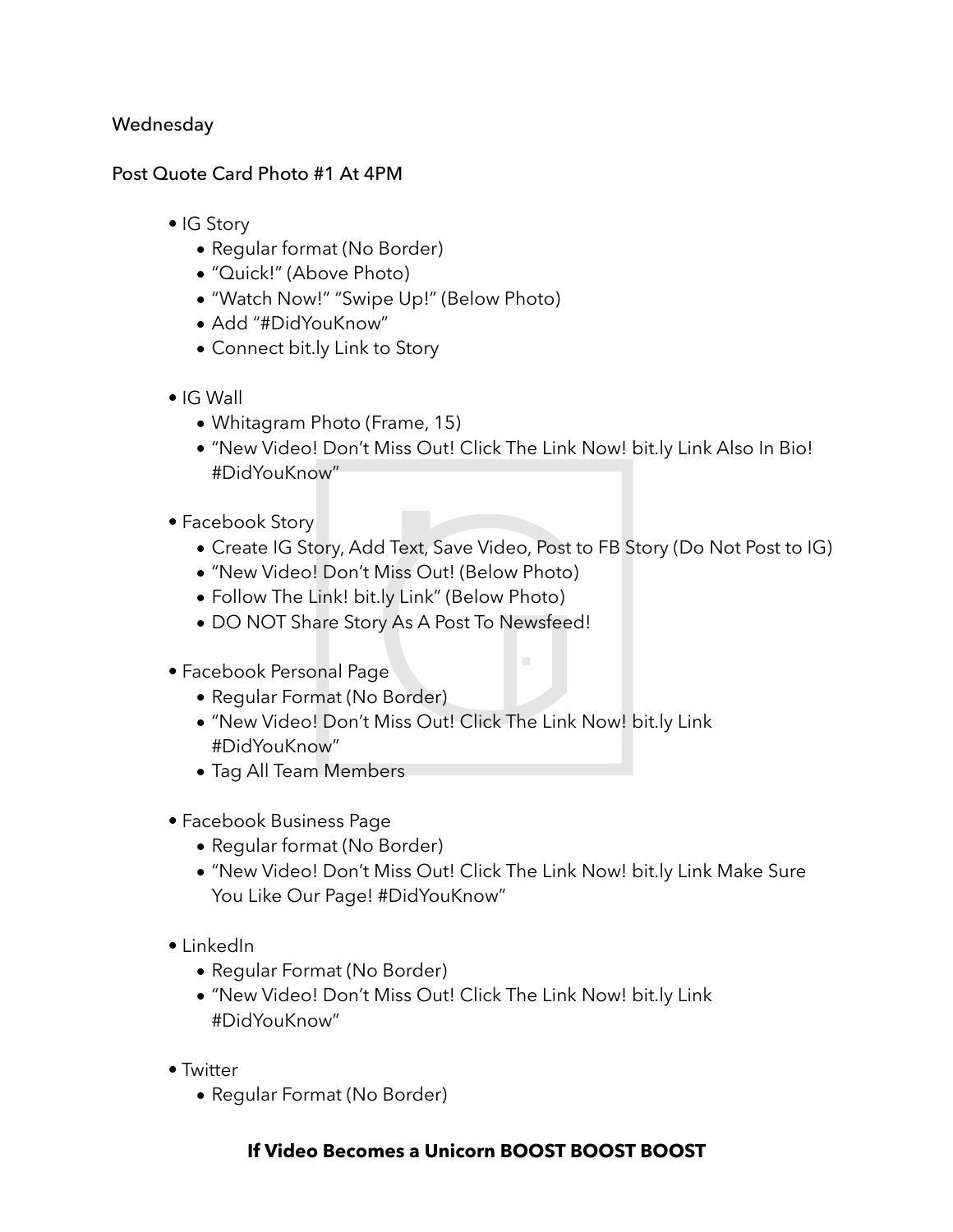• "New Video! Don't Miss Out! Click The Link Now! bit.ly Link #DidYouKnow"

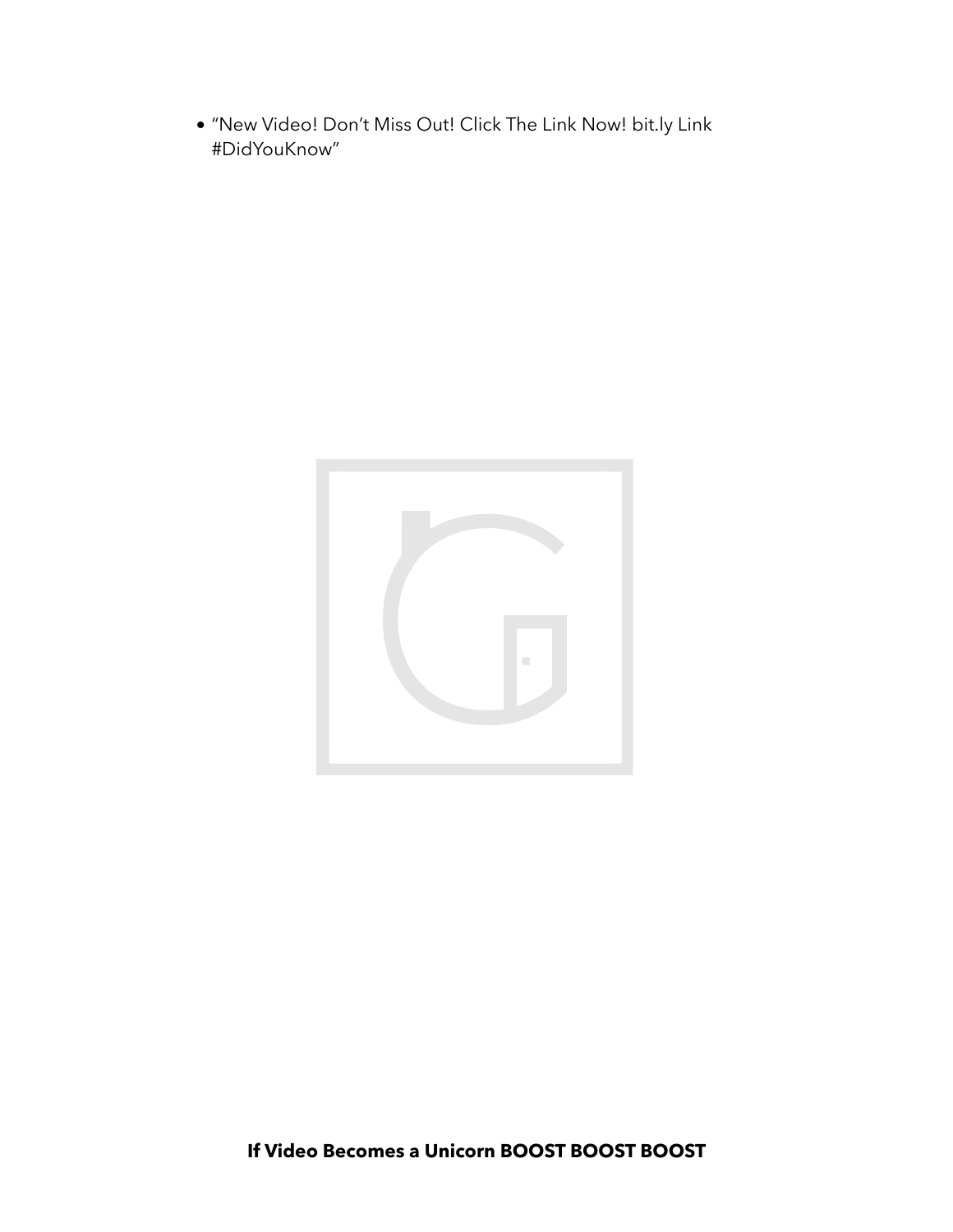## Thursday

#### Post Intro Video Clip #2 At 9AM

- IG Story
	- Regular format (no border)
	- "Quick! Turn Your Sound On!" (Above Video)
	- "Watch Now!" "Swipe Up!" (Below Video)
	- Add "#DidYouKnow"
	- Connect bit.ly Link to Story
- IG Wall
	- Regular Format (No Border)
	- "New Video! Don't Miss Out! Click The Link Now! bit.ly Link Also In Bio #DidYouKnow"
- Facebook Story
	- Create IG Story, Add Text, Save Video, Post to FB Story (Do Not Post to IG)

 $\mathcal{L}$ 

- "New Video! Don't Miss Out! (Above Video)
- Follow The Link! bit.ly Link" (Below Video)
- DO NOT Share Story As A Post To Newsfeed!
- Facebook Personal Wall
	- "New Video! Don't Miss Out! Click The Link Now! bit.ly Link #DidYouKnow"
	- Tag All Team Members
- Facebook Business Page
	- "New Video! Don't Miss Out! Click The Link Now! bit.ly Link Make Sure You Like Our Page! #DidYouKnow"
- LinkedIn
	- "New Video! Don't Miss Out! Click The Link Now! bit.ly Link #DidYouKnow"
- Twitter
	- "New Video! Don't Miss Out! Click The Link Now! bit.ly Link #DidYouKnow"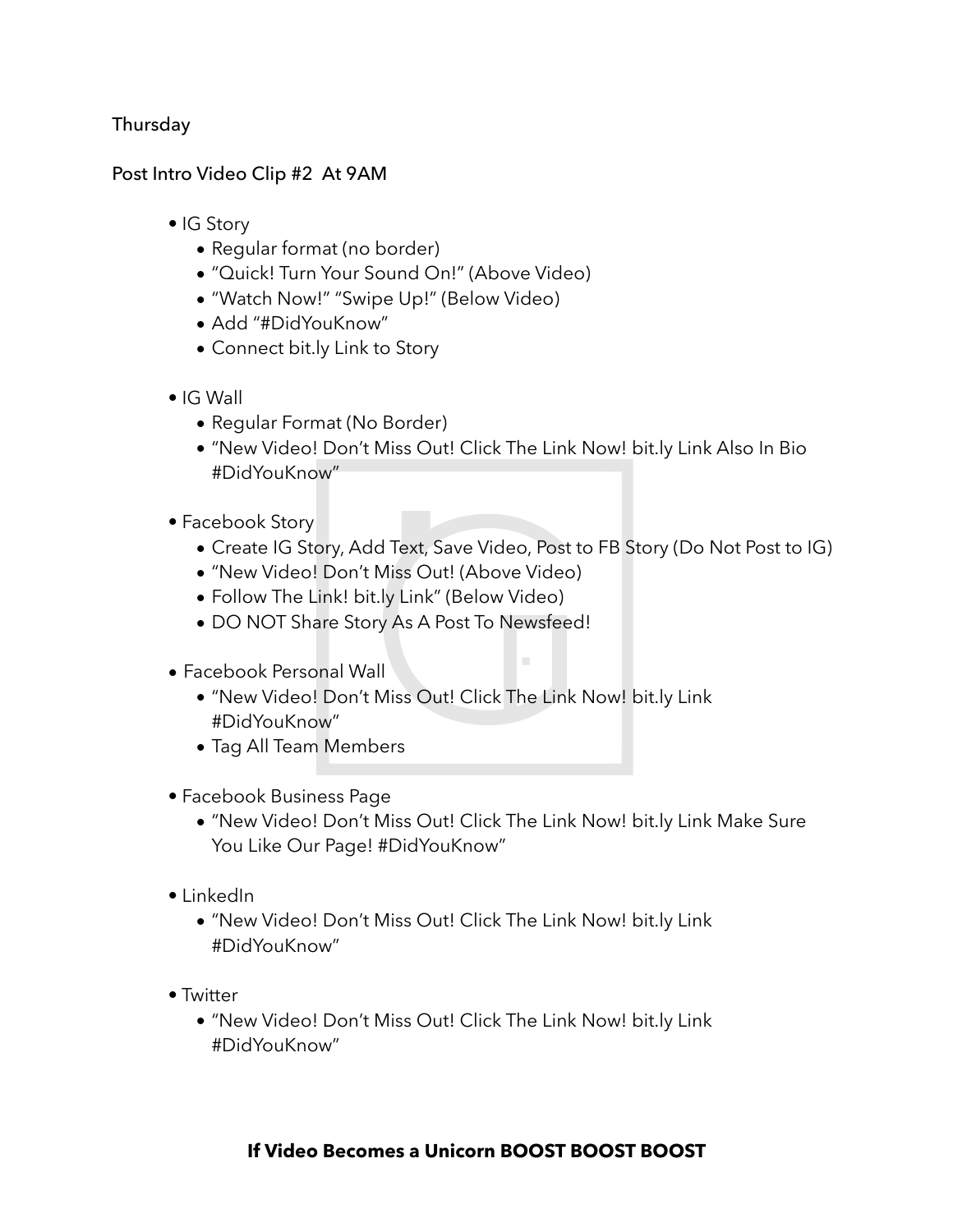## Thursday

#### Post Quote Card Photo #2 At 4PM

- IG Story
	- Regular format (No Border)
	- "Quick!" (Above Photo)
	- "Watch Now!" "Swipe Up!" (Below Photo)
	- Add "#DidYouKnow"
	- Connect bit.ly Link to Story
- IG Wall
	- Whitagram Photo (Frame, 15)
	- "New Video! Don't Miss Out! Click The Link Now! bit.ly Link Also In Bio! #DidYouKnow"
- Facebook Story
	- Create IG Story, Add Text, Save Video, Post to FB Story (Do Not Post to IG)

 $\mathcal{L}_{\mathcal{A}}$ 

- "New Video! Don't Miss Out! (Below Photo)
- Follow The Link! bit.ly Link" (Below Photo)
- DO NOT Share Story As A Post To Newsfeed!
- Facebook Personal Page
	- Regular Format (No Border)
	- "New Video! Don't Miss Out! Click The Link Now! bit.ly Link #DidYouKnow"
	- Tag All Team Members
- Facebook Business Page
	- Regular format (No Border)
	- "New Video! Don't Miss Out! Click The Link Now! bit.ly Link Make Sure You Like Our Page! #DidYouKnow"
- LinkedIn
	- Regular Format (No Border)
	- "New Video! Don't Miss Out! Click The Link Now! bit.ly Link #DidYouKnow"
- Twitter
	- Regular Format (No Border)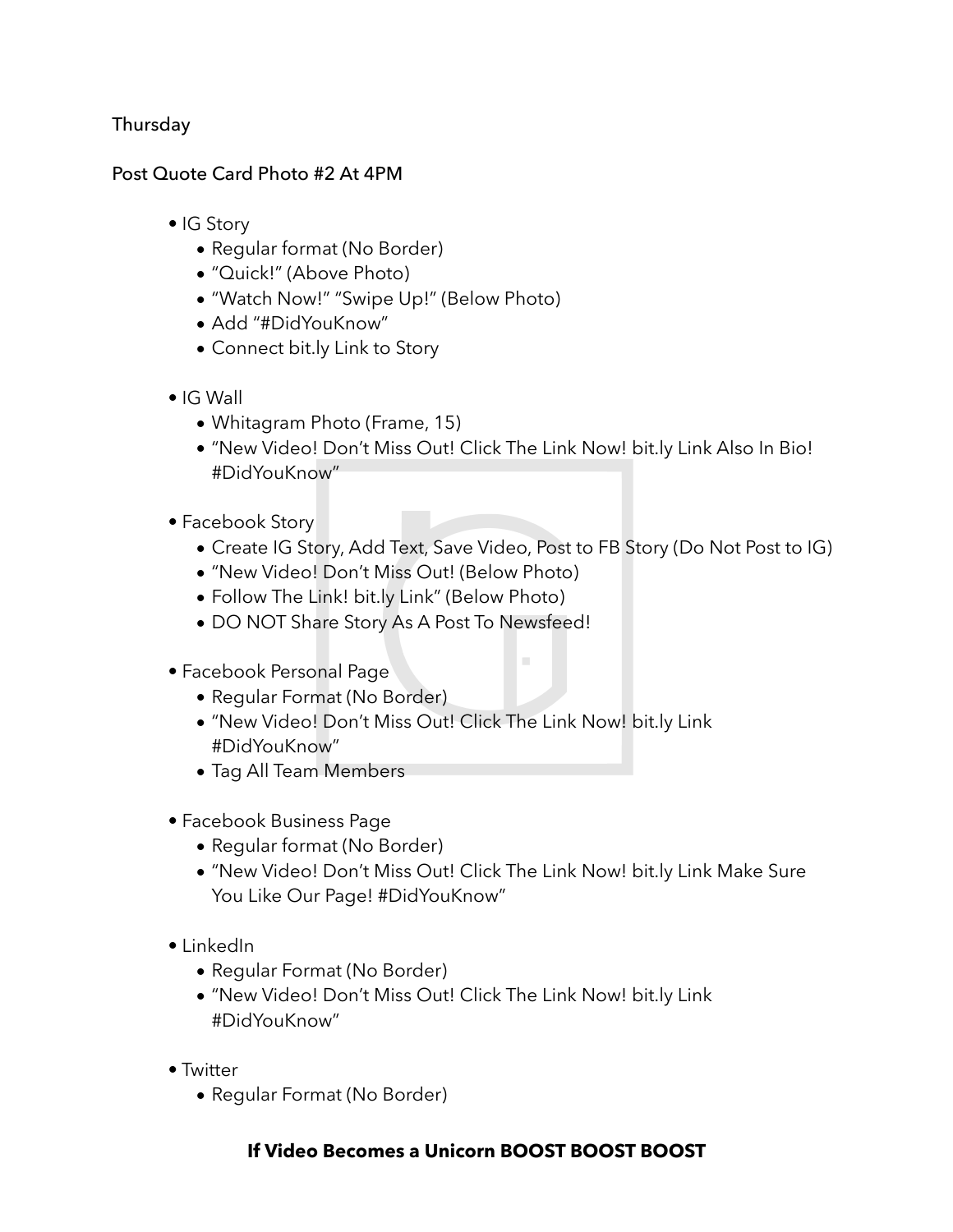• "New Video! Don't Miss Out! Click The Link Now! bit.ly Link #DidYouKnow"

## Friday

## Post Intro Video Clip #3 At 9AM

- IG Story
	- Regular format (no border)
	- "Quick! Turn Your Sound On!" (Above Video)
	- "Watch Now!" "Swipe Up!" (Below Video)
	- Add "#DidYouKnow"
	- Connect bit.ly Link to Story
- IG Wall
	- Regular Format (No Border)
	- "New Video! Don't Miss Out! Click The Link Now! bit.ly Link Also In Bio #DidYouKnow"
- Facebook Story
	- Create IG Story, Add Text, Save Video, Post to FB Story (Do Not Post to IG)
	- "New Video! Don't Miss Out! (Above Video)
	- Follow The Link! bit.ly Link" (Below Video)
	- DO NOT Share Story As A Post To Newsfeed!
- Facebook Personal Wall
	- "New Video! Don't Miss Out! Click The Link Now! bit.ly Link #DidYouKnow"
	- Tag All Team Members
- Facebook Business Page
	- "New Video! Don't Miss Out! Click The Link Now! bit.ly Link Make Sure You Like Our Page! #DidYouKnow"
- LinkedIn
	- "New Video! Don't Miss Out! Click The Link Now! bit.ly Link #DidYouKnow"
- Twitter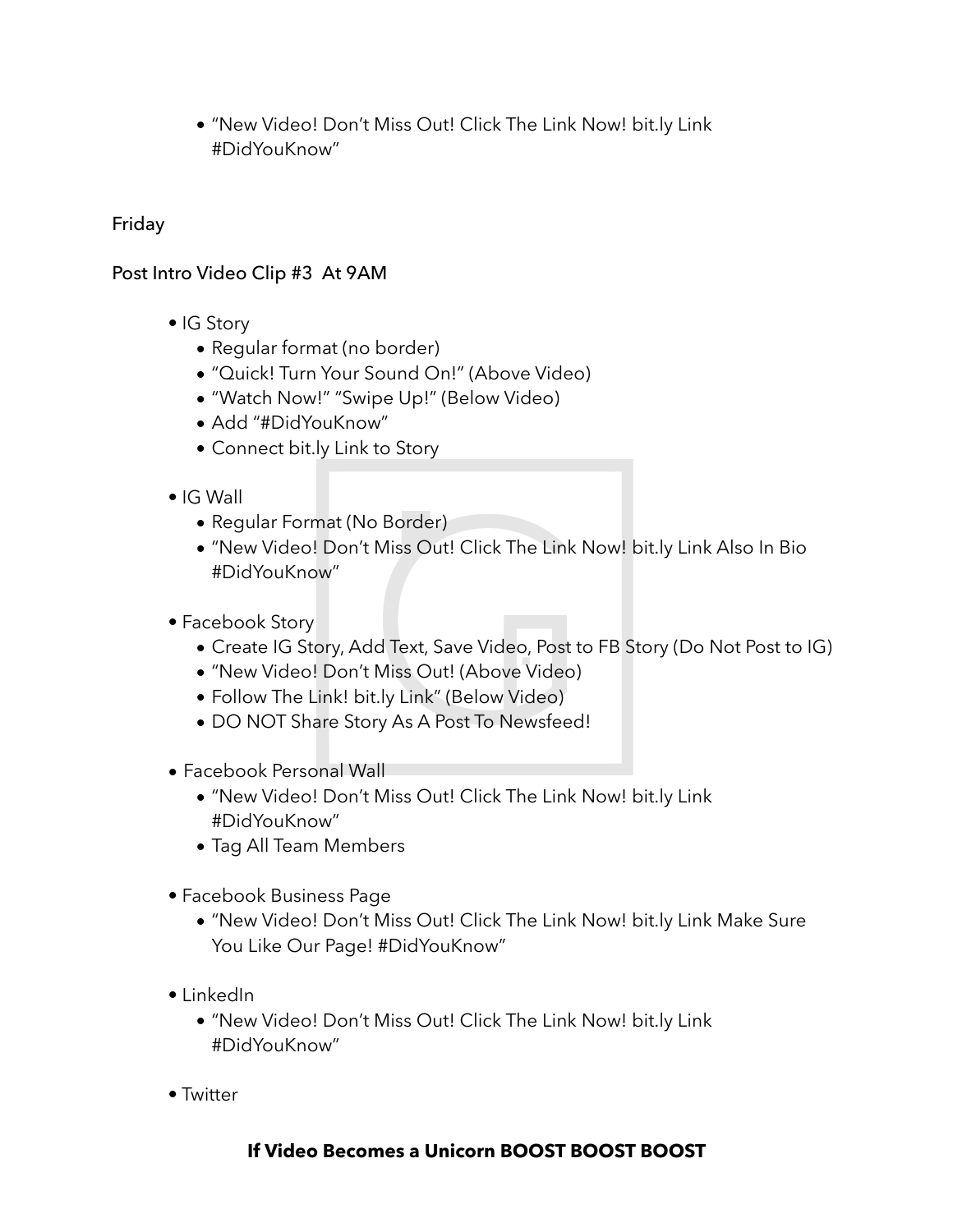• "New Video! Don't Miss Out! Click The Link Now! bit.ly Link #DidYouKnow"

## **Friday**

## Post Quote Card Photo #3 At 4PM

- IG Story
	- Regular format (No Border)
	- "Quick!" (Above Photo)
	- "Watch Now!" "Swipe Up!" (Below Photo)
	- Add "#DidYouKnow"
	- Connect bit.ly Link to Story
- IG Wall
	- Whitagram Photo (Frame, 15)
	- "New Video! Don't Miss Out! Click The Link Now! bit.ly Link Also In Bio! #DidYouKnow"
- Facebook Story
	- Create IG Story, Add Text, Save Video, Post to FB Story (Do Not Post to IG)
	- "New Video! Don't Miss Out! (Below Photo)
	- Follow The Link! bit.ly Link" (Below Photo)
	- DO NOT Share Story As A Post To Newsfeed!
- Facebook Personal Page
	- Regular Format (No Border)
	- "New Video! Don't Miss Out! Click The Link Now! bit.ly Link #DidYouKnow"
	- Tag All Team Members
- Facebook Business Page
	- Regular format (No Border)
	- "New Video! Don't Miss Out! Click The Link Now! bit.ly Link Make Sure You Like Our Page! #DidYouKnow"
- LinkedIn
	- Regular Format (No Border)
	- "New Video! Don't Miss Out! Click The Link Now! bit.ly Link #DidYouKnow"